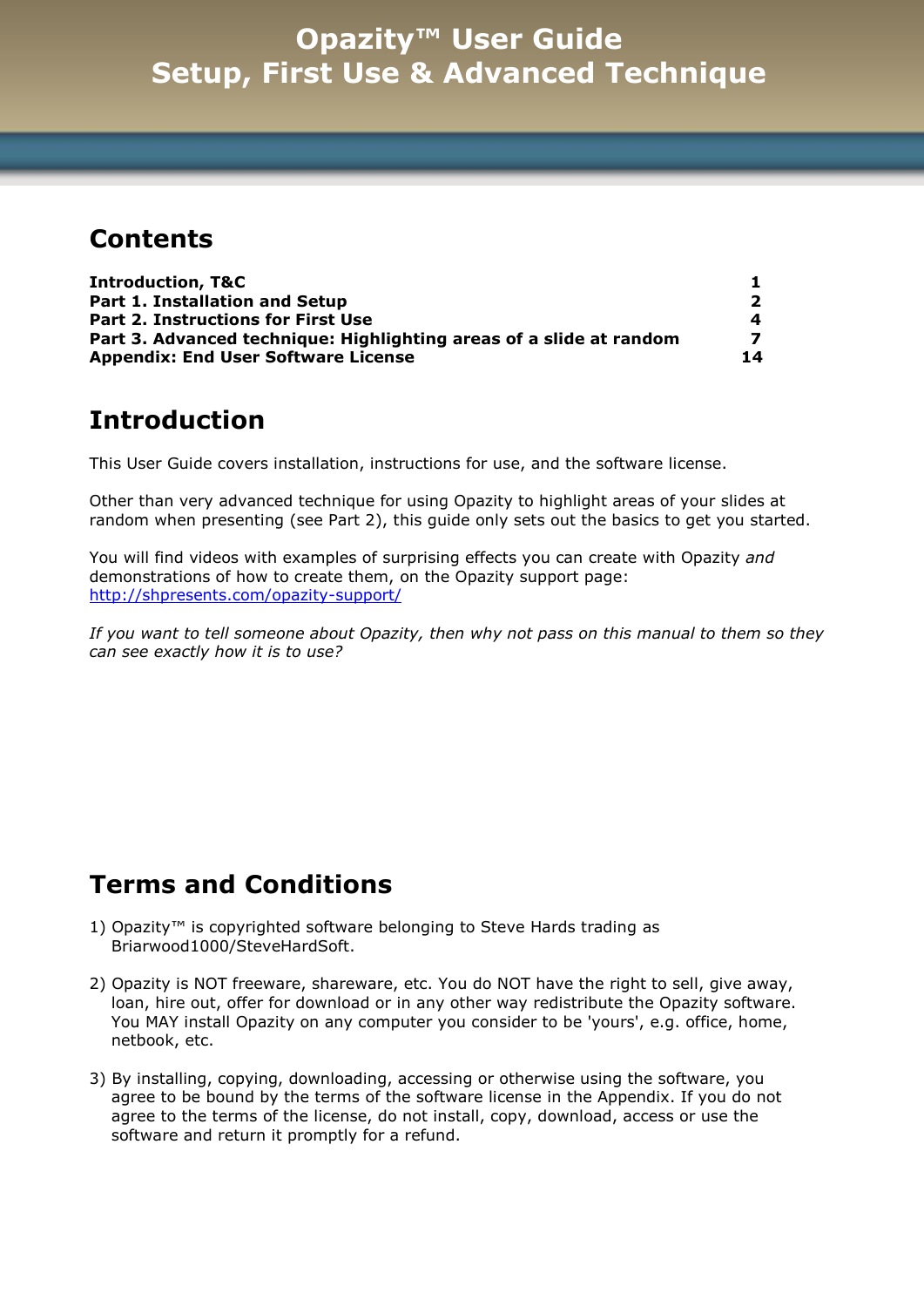### **Part 1. Installation and Setup**

- 1) Check which version of the Opazity install program you need:
	- a) If you are running PowerPoint 2007 or older (or if you KNOW you are using the 32-bit version of later PowerPoint editions) run the install (.exe) program called OpazitySetup1.1-32bit.exe
	- b) If you are running PowerPoint 2010 or later, you may need to run the other installer...Open PowerPoint and under the 'File' menu item GO TO 'Help'. Under 'About Microsoft PowerPoint, on the right, look for the version number. To the right of that, in brackets, it will say either 32 bit or 64-bit. Use the install file with the same number in its filename.
- 2) Close PowerPoint and other open applications.
- 3) Run the appropriate OpazitySetup .exe file.
- 4) Open PowerPoint.

For **PowerPoint 2007 onwards** the Opazity icon should appear in an 'Add-ins' tab.



If Opazity does not appear automatically, you may need to change your security settings. See the following Microsoft article for instructions. Note: Opazity is an 'unsigned COM add-in'.

<http://office.microsoft.com/en-us/help/HA100341271033.aspx>

For **2000-2003 versions of PowerPoint** you should now see an Opazity toolbar. Drag the toolbar to a spare place by one of your other toolbars.

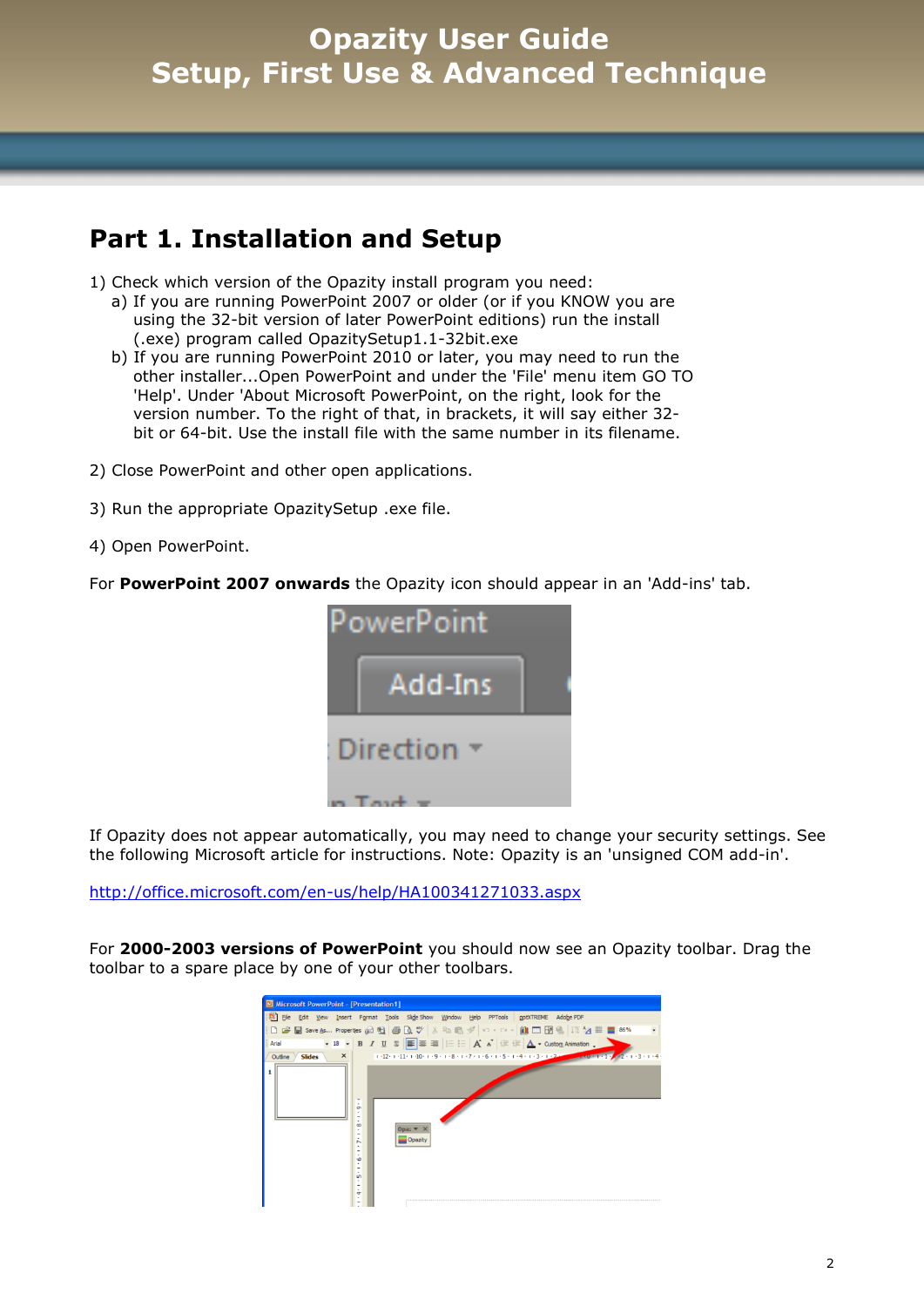If you cannot see the toolbar, you may need to load the add-in manually. Please scroll down this Microsoft article and find the 'Load a COM add-in' heading:

<http://office.microsoft.com/en-us/powerpoint/HP051947471033.aspx?pid=CH011646691033>

5) The installation is finished. To uninstall Opazity at any time, use Window's 'Add and Remove Software' function.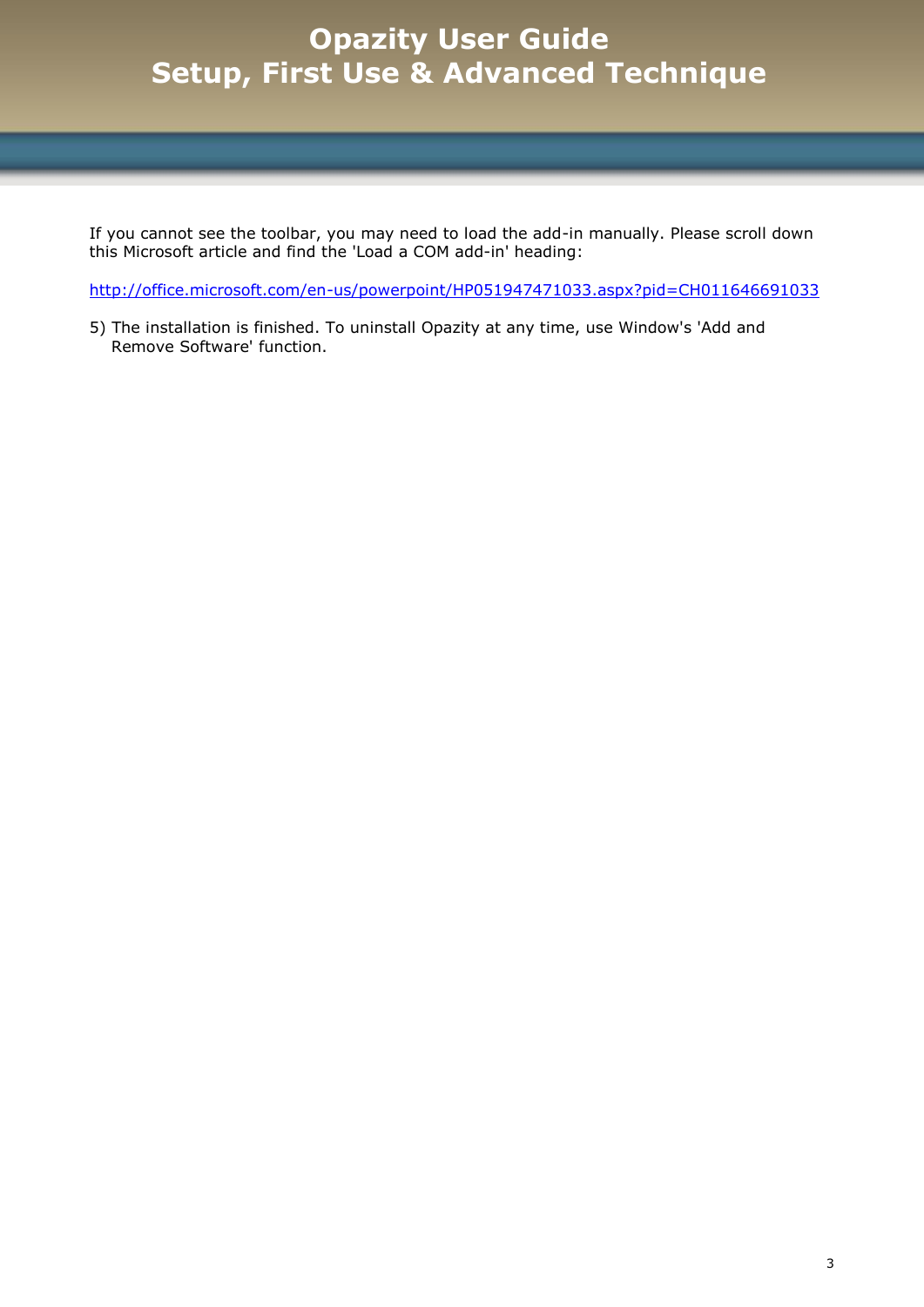### **Part 2: Instructions for First Use**

1) Create your slide.



2) Draw a PowerPoint Shape (a pre-set shape or freehand-drawn) over the area where you want to create the blurred effect. It does not matter what color the shape is or whether it has a line or not.

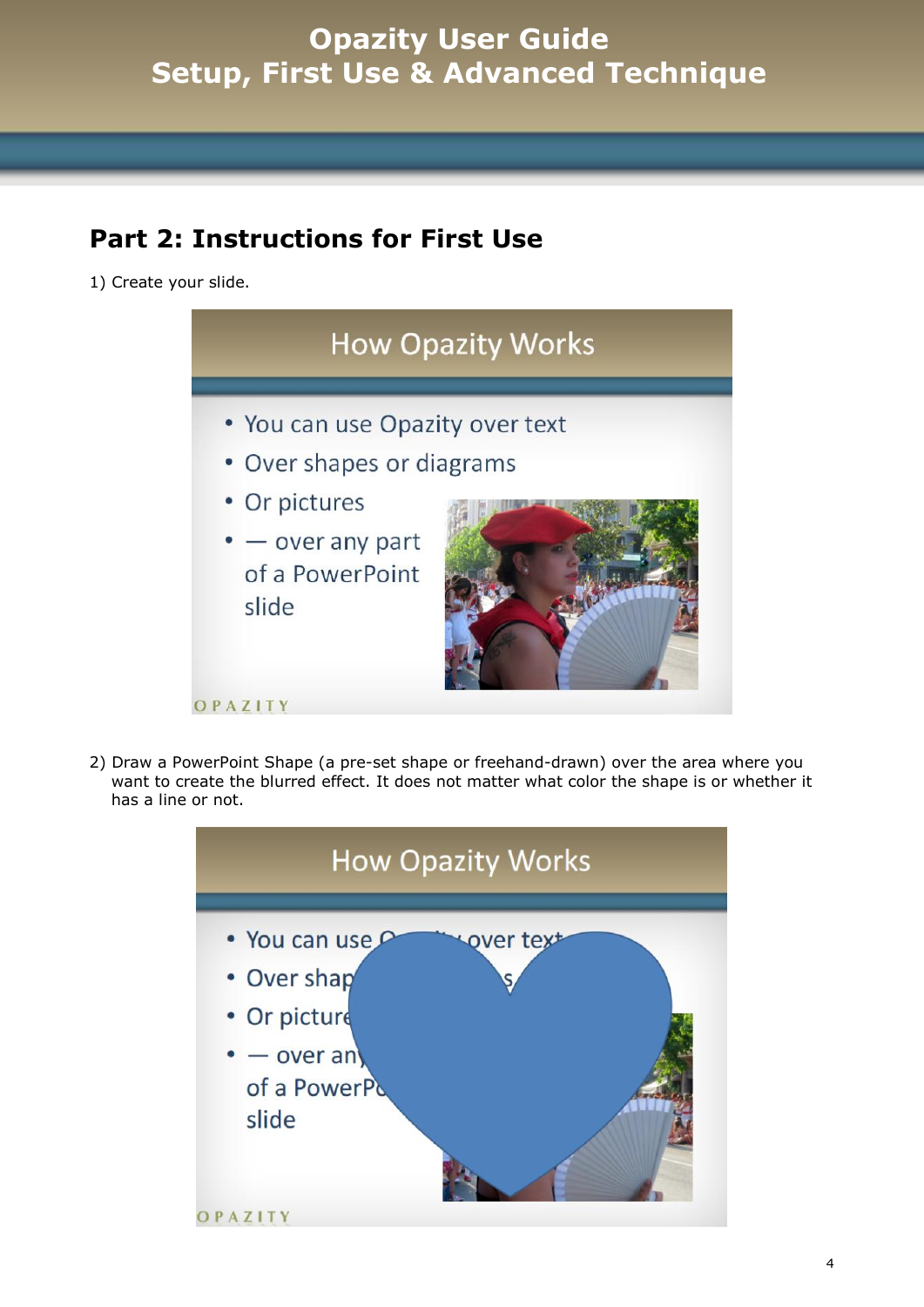

3) Click on the Opazity icon in the Add-in Tab in PPT 2007, in the toolbar in older versions.

- 4) The Opazity dialog box opens and in it you can:
	- a) adjust the degree of blur
	- b) adjust the transparency of the blur
	- c) change the color of the transparency if you wish
	- d) switch your shape's outline back on (Opazity takes it out by default. Uncheck the checkbox if you wish to keep the line.)

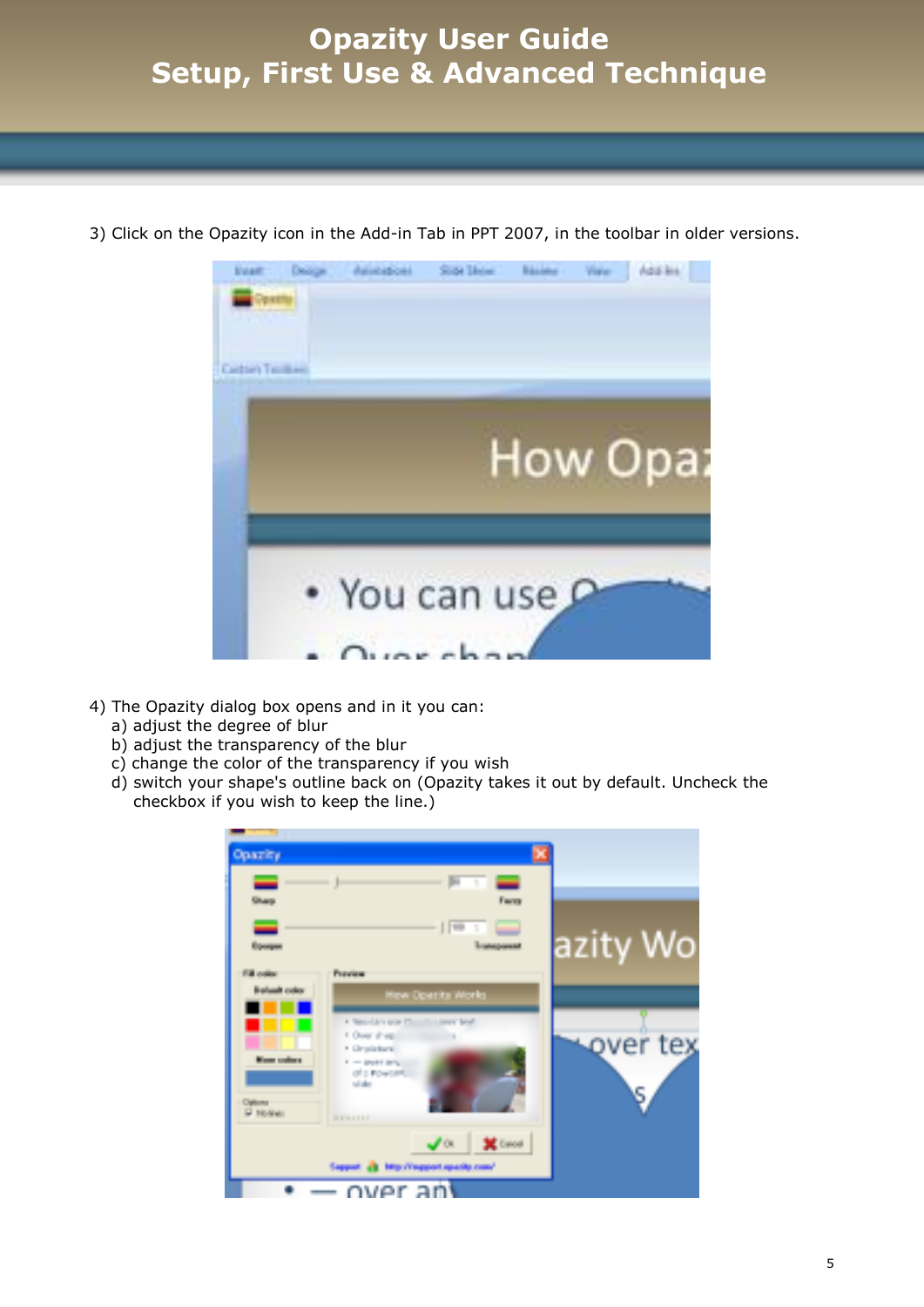You can make adjustments with the slider or by clicking on the icons each side of the slider. If you type in a value, you need to press 'Enter' on your keyboard to confirm the value before you 'OK' the changes.

Depending on the size of the shape you have drawn and on the speed of your computer, you will need to wait for the preview to update.

5) When you have OK'd the changes, you are returned to PowerPoint. Now apply the PowerPoint animation you want (such as 'Fade') to the shape so that, in slideshow mode you can reveal what is underneath. If you need help with the animation, a good place to start is the video demonstrations on the website.

| al-Temele Talendar                    | <b>Liensen</b>           | a Tommun Syved, Chr Syved<br><b>Transitor Genet 1844</b><br>GETHING THIRE | <b>Jakonese Hotel</b><br>A De Mouse Dick<br>Automotive Automo-                                                                    |  |
|---------------------------------------|--------------------------|---------------------------------------------------------------------------|-----------------------------------------------------------------------------------------------------------------------------------|--|
|                                       | <b>How Opazity Works</b> |                                                                           | <b>LISTEN KNINGERN</b><br>ich nachhat + Pa henn-<br>FloWs:TMR<br><sup>1</sup> overall<br><b>State</b><br>Nedari<br><b>W</b> Ponti |  |
| · You can use C                       | over text                |                                                                           |                                                                                                                                   |  |
| • Over shap                           | s                        |                                                                           |                                                                                                                                   |  |
| • Or picture                          |                          |                                                                           |                                                                                                                                   |  |
| $-$ over any<br>of a PowerPL<br>slide |                          |                                                                           |                                                                                                                                   |  |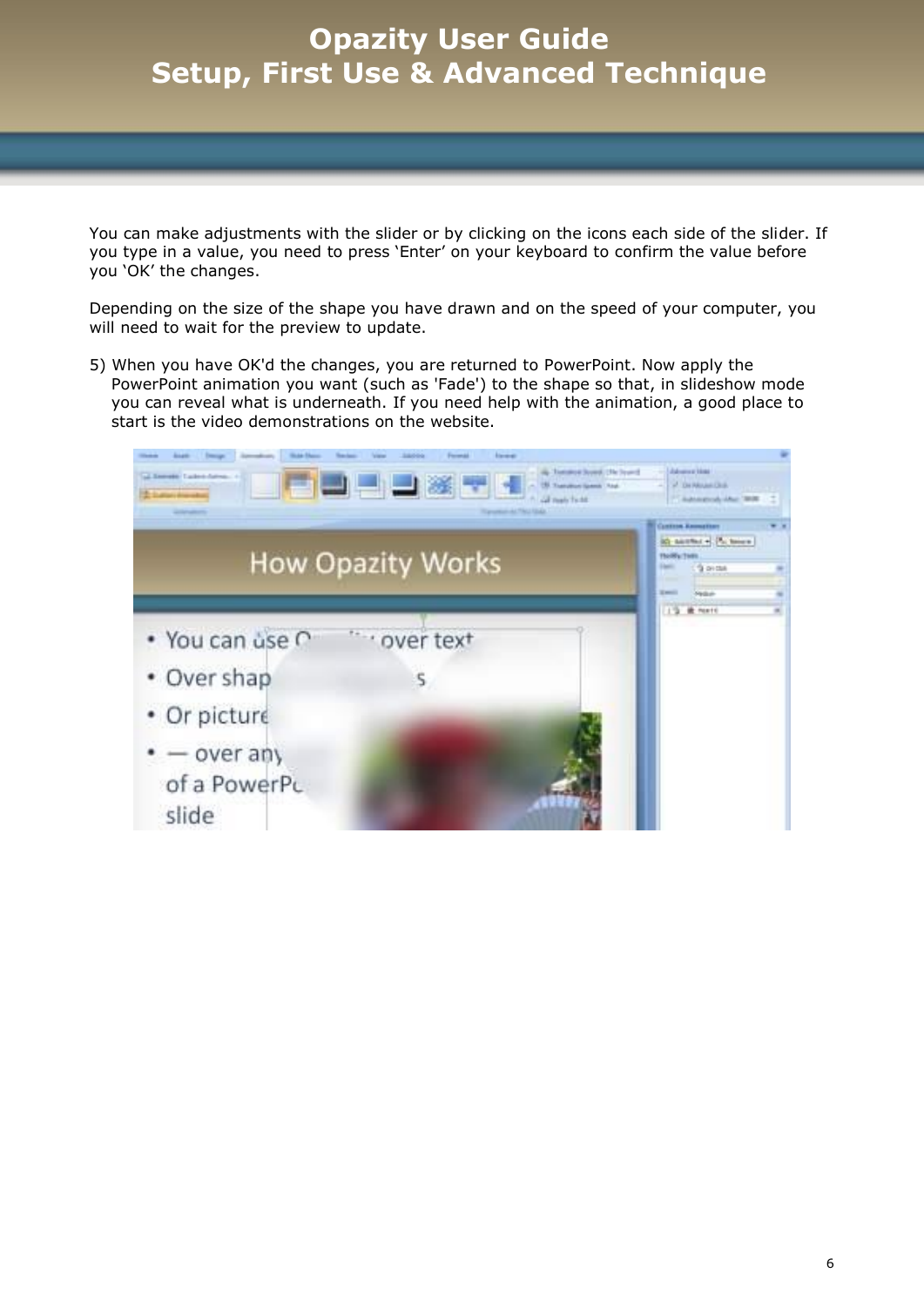### **Part 3. Advanced technique: Highlighting areas of a slide at random**

Actually, this is not an advanced *Opazity* technique — Opazity is simple, right? — but it is advanced because it uses sophisticated PowerPoint techniques such as layer manipulation, invisible shapes and hyperlinking. It also requires the presenter to have control of the mouse pointer when presenting. So you may want to explore the other things you can do with Opazity first!

#### **Description of the effect**

From the audience's point of view they are looking at a perfectly ordinary slide. Then the presenter refers to a particular part of the slide, clicks on it, and the rest of the slide is suddenly darkened to make the area referred to stand out.

The presenter then clicks on another part of the slide and *that* is highlighted.

To make the required points the presenter can click on these or other parts of the slide at will and in no fixed order before moving on with the rest of the presentation.

This effect is so useful that it's hard to imagine that we have been presenting with PowerPoint without it for so many years.

It will be particularly useful, as one Opazity user pointed out, for 'engineers, architects, etc. who need to emphasize different stages of a process. They may wish to highlight a potential risk area to stress the need for caution at that stage; or they may want to highlight the value of an added feature'.

#### **Instructions**

Before you get started, please note the following:

 These instructions assume that your presentation slides are set to the usual default 'Advance slide on mouse click' option in the Slide Transition settings.

| <b>Advance slide</b>    |
|-------------------------|
| $\nabla$ On mouse click |
| Automatically after     |
| Apply to All Slides     |

 Follow the instructions with PowerPoint open and it will be much clearer. If you just read the instructions it will look more complicated than it is.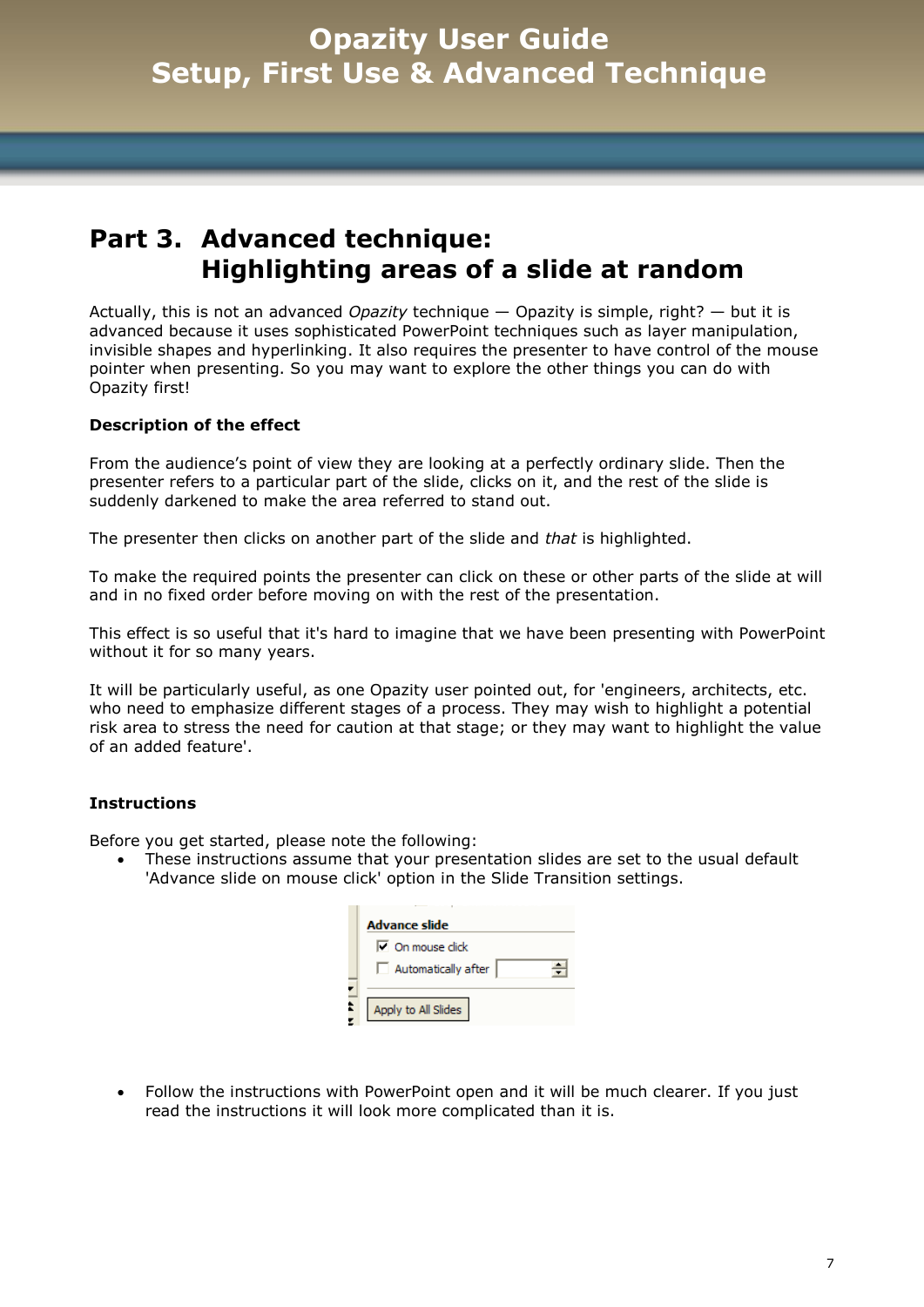1. In the sequence of your presentation insert the slide where you want to use the highlighting effect. We will call this your *initial* slide.



2. Draw shapes over the areas you want to highlight. For irregular shapes these can be drawn freehand.

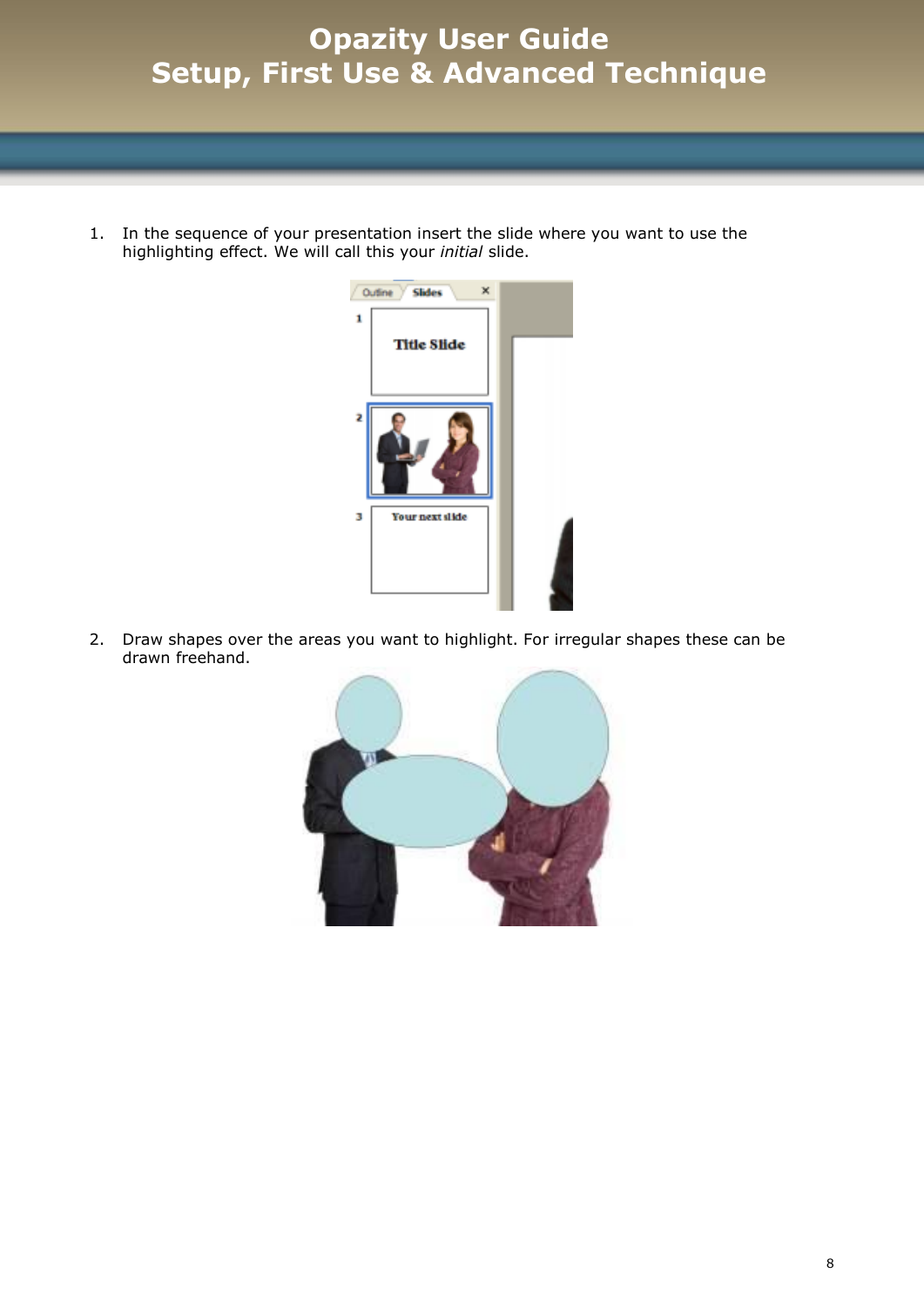3. Apply Opazity settings to the shapes (**but** make them 0% blur and 100% transparent). Note: If you type in the values, confirm them with 'Enter' before OK-ing.



4. Then draw a rectangle over the entire initial slide.



5. Using the Format Shape dialog box (select the rectangle and right click for the context menu), make the rectangle dark and semi transparent You only need to use Opazity if you want to make it blurry as well. Note the settings used for this example: Fill Color Black; Transparency 50%; No line.

| <b>Europa AutoStage</b><br><b>PB</b><br>Allenations   par   ramps   notes   norms   mp  <br>$\rightarrow$<br>Gallery.<br>$\pi$<br> x <br>新た 計<br>$\mathbf{A}$<br>$-1$<br><b>SWINNOV</b><br><b>UN</b><br>回<br>161.44<br><b>Sighers</b><br><b>Shirt</b><br>π<br>31<br>в<br>Direct.<br>peg-n<br><b>COLLEGE</b><br>Copwith:<br><b>The Contract of the Contract of the Contract</b><br>Ξ<br><b>William</b><br><b>Gran side:</b><br>Grei staten: |  |
|--------------------------------------------------------------------------------------------------------------------------------------------------------------------------------------------------------------------------------------------------------------------------------------------------------------------------------------------------------------------------------------------------------------------------------------------|--|
| Ξ<br>Ξ<br><b>THEFT AVE</b><br>that age:<br>۰<br>₫<br>IT reports workpark<br>or prod pres-                                                                                                                                                                                                                                                                                                                                                  |  |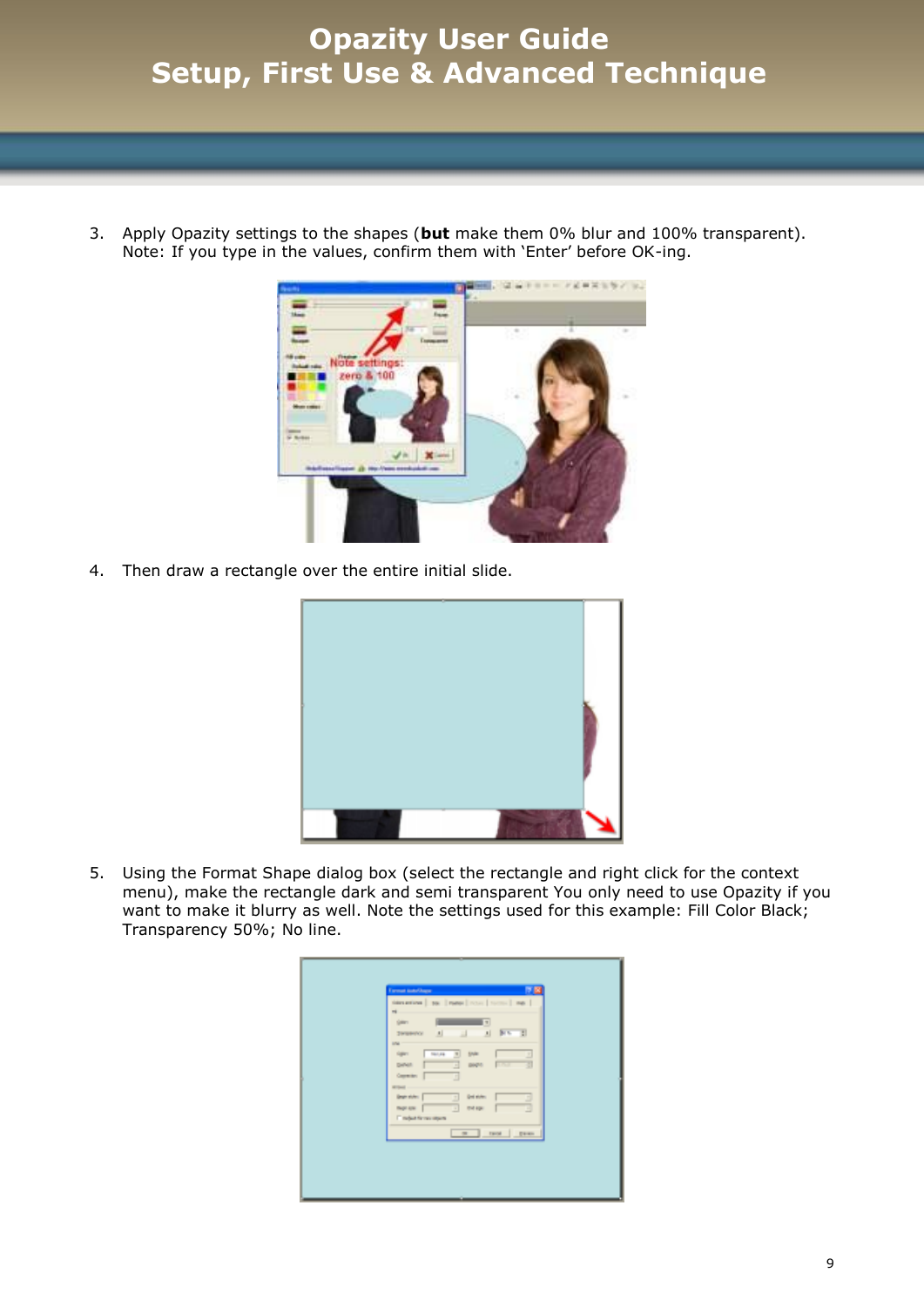6. Right-click for the context menu and send the shaded rectangle back **one layer**. (Not 'send to back'.)



7. Repeat this for the number of areas you have highlighted. (After doing this the first time, the quickest way is to use Ctrl+Y which is the keyboard command to repeat the last action.)



- 8. You are now ready to start adding the PowerPoint action settings. Don't forget to save your work as you go!
- 9. Make as many copies of your slide as you have highlighted areas. The quickest way to do this is to select the slide in the pane on the left and use Ctrl+D (for 'duplicate') as many times as you need.

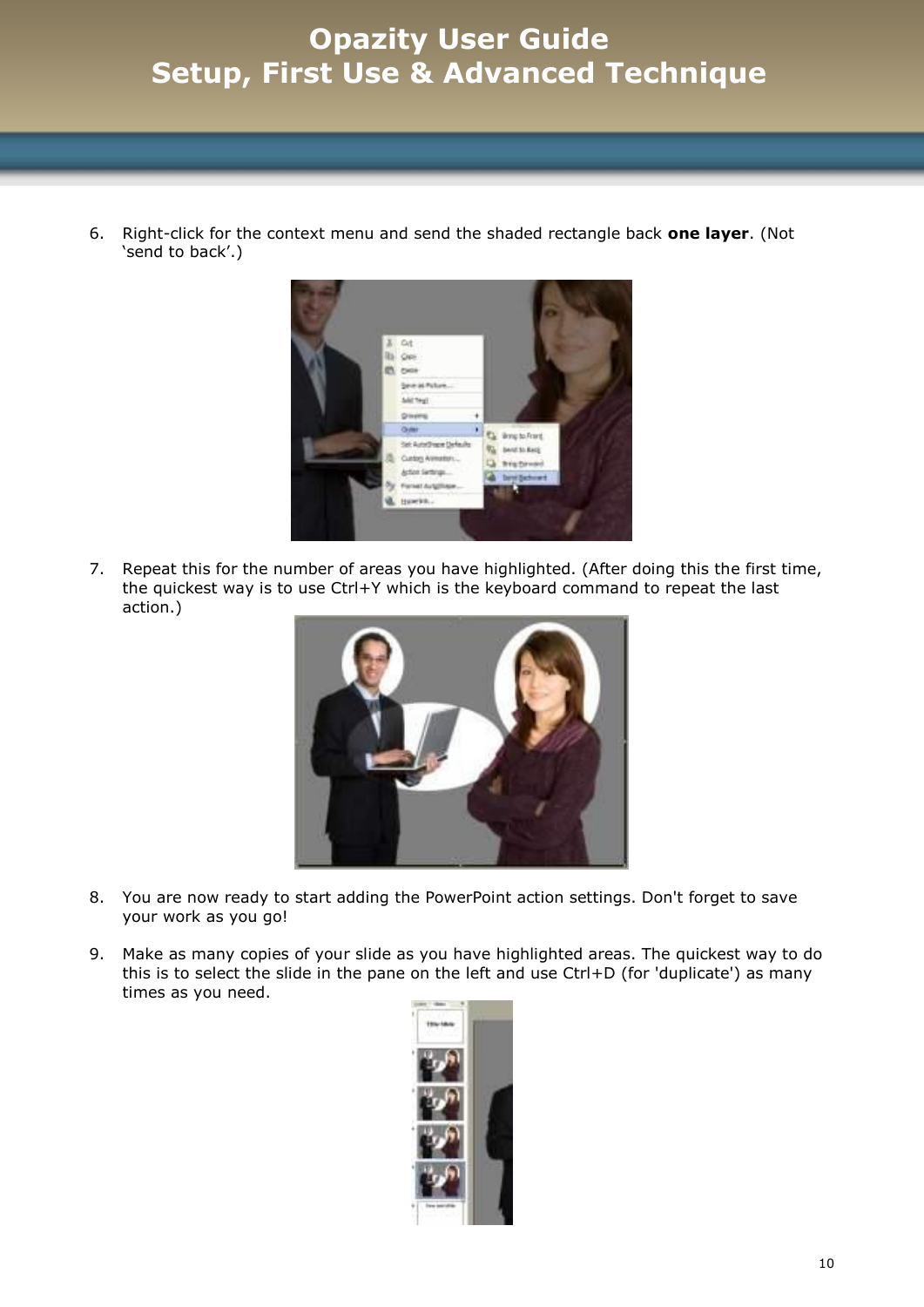10. Now return to your initial slide and delete the shaded rectangle. Do not delete your invisible 'Opazitized' shapes!



11. On the following slides delete the areas you do not want to highlight.



- 12. At this point, return to your initial slide and select the **first** Opazitized shape. In PPT 2003, right-click and choose 'Action Settings…' from the context menu. In PPT 2007, go to the Insert Tab > Action (in the Links section)
- 13. In the Action Settings dialog box that appears, check the 'Hyperlink to:' radio button and choose 'Slide' in the dropdown. You will need to scroll down to see it, or type 's' to call it up. On selecting it, you will see another dialog box, like this: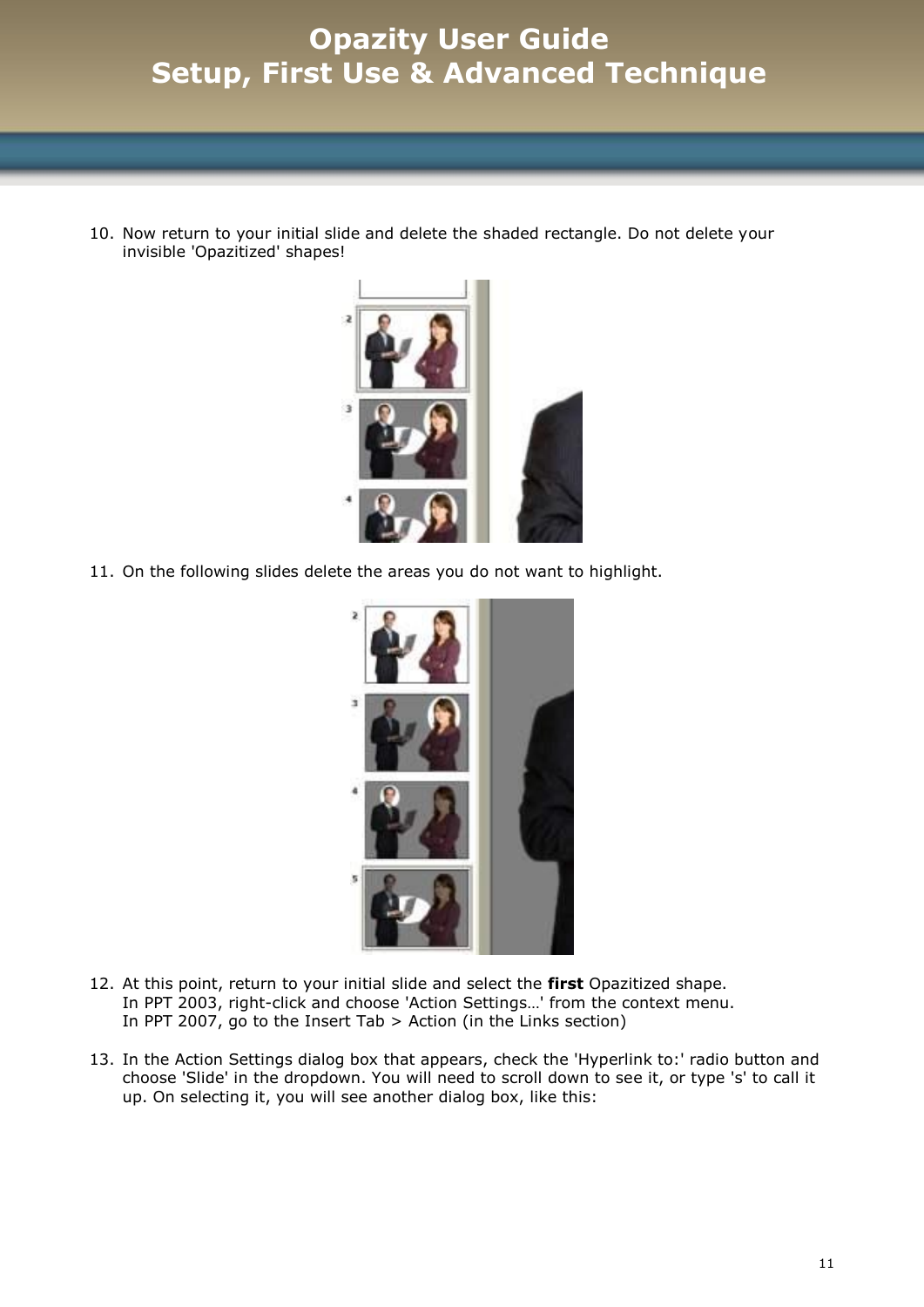

- 14. Select the slide where that shape is highlighted. (That is, in presentation Show mode, by clicking on the clear Opazity shape on your initial slide, you will jump to the slide in your sequence where that shape is highlighted against the shaded background.)
- 15. Repeat this for the other Opazitized shapes on your initial slide. It takes longer to read these instructions than it does to set them up.
- 16. Now do the same for the *shaded rectangle* on each of the slides, except set the Action Settings hyperlink to go to your initial slide. This is what enables you to highlight any of the areas at random!
- 17. In Show mode, clicking with your mouse on an area you want to highlight will now take you to the relevant slide. Click again on any shaded area to get back to your initial slide and click on another area to highlight. Go and try it now!

*The only thing is, you may find yourself stuck in a loop and unable to move on with your presentation. (Press Esc to get out of Show mode.) So there are a couple more things to do yet.*

18. On your initial slide, away from the highlight areas, draw a shape. For this example, I've drawn a large one across the bottom of the slide. If you use this technique frequently, you might want to choose something small and place it always in the same place.

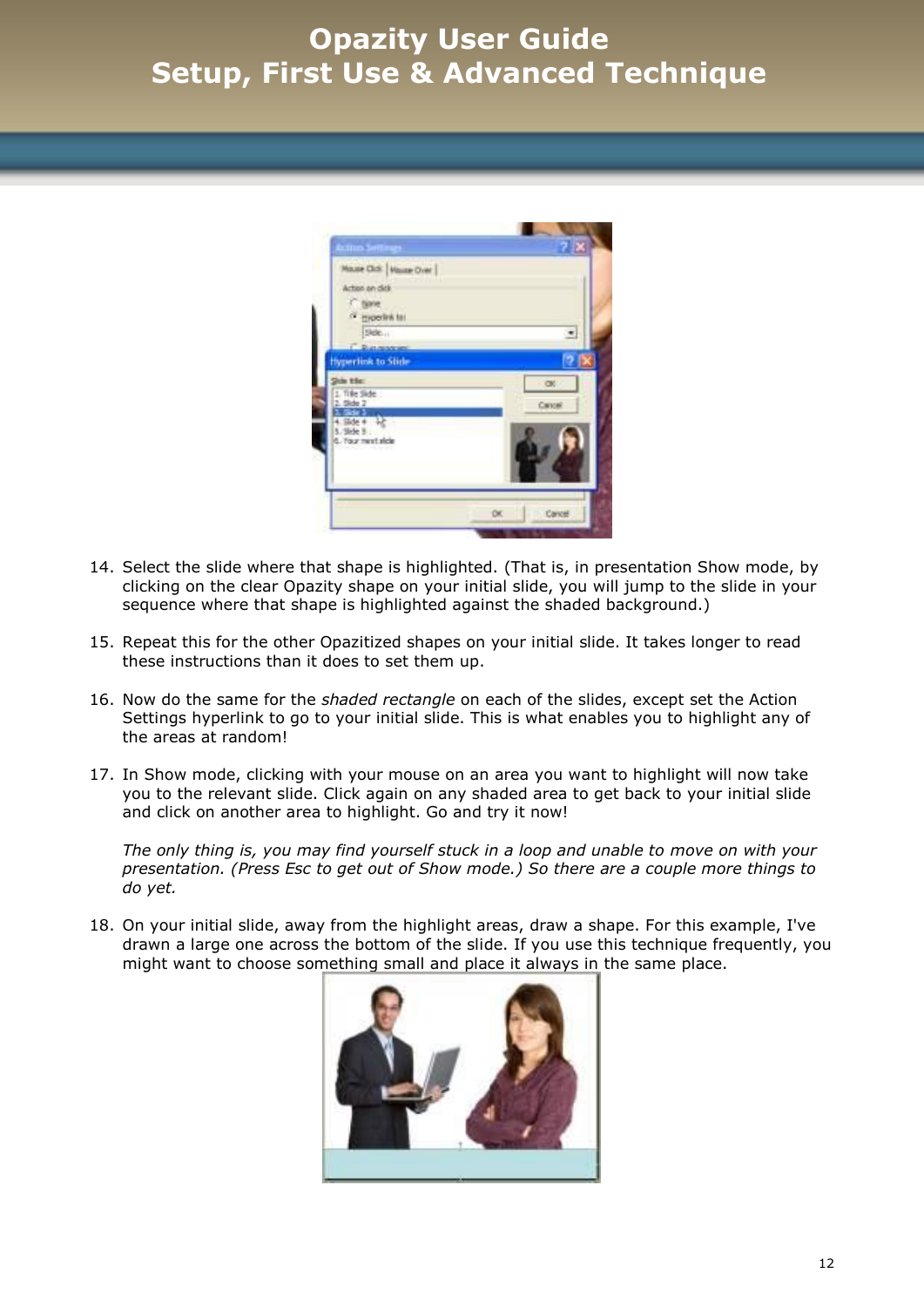19. Set an Action Setting on the new shape to hyperlink to the slide that follows your highlight slides sequence. Use the Format Shape dialog again to make it transparent.

This means that you will now be able to move on to view the rest of your slideshow any time you want, by jumping out of the set of 'highlight slides'.

*It is possible,* but not necessary*, to copy this onto the other slides so that you can move straight on without going back to your clear slide. However, there is a danger that you will forget it is there and click on it when you intended to go back to your initial slide.*

However, it *is* a good idea to put it onto the slide that follows the sequence, and hyperlink back to your initial slide so that you can hop back there if you move out of your highlight sequence by mistake.

All done! Happy and impressive presenting!